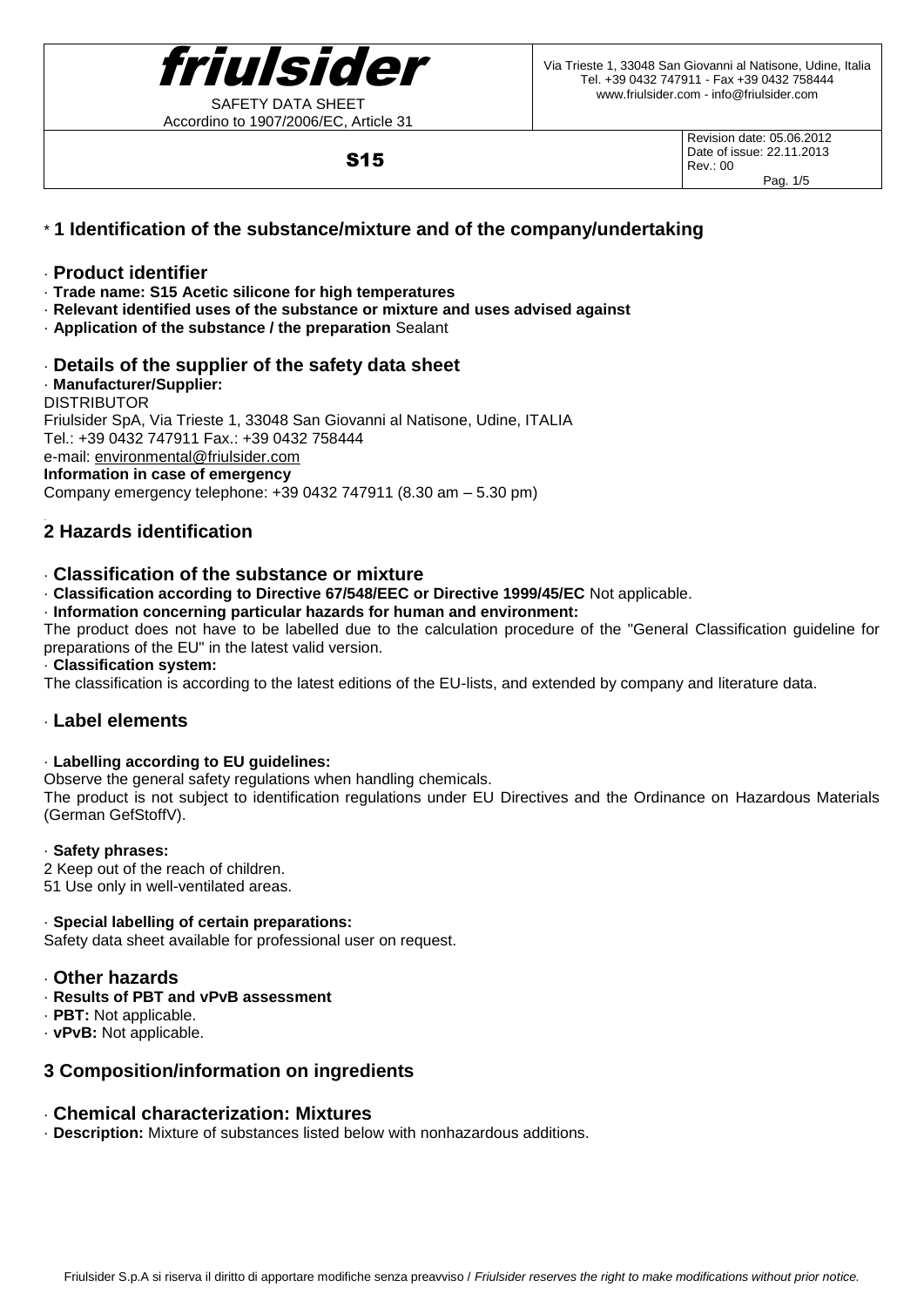

Accordino to 1907/2006/EC, Article 31

Revision date: 05.06.2012 Date of issue: 22.11.2013 Rev.: 00 Pag. 2/5

· **Dangerous components:** CAS: 17689-77-9 ethyl triacetoxysilane 1,55% EINECS: 241-677-4  $E = C R34$ R14 Skin Corr. 1B, H314 CAS: 4253-34-3 methylsilanetriyl triacetate 1,55% EINECS: 224-221-9 **X** Xi R36/37/38  $\langle \cdot \rangle$ Skin Irrit. 2, H315; Eye Irrit. 2, H319; STOT SE 3, H335

· **Additional information:** For the wording of the listed risk phrases refer to section 16.

S15

## **4 First aid measures**

## · **Description of first aid measures**

- · **General information:** No special measures required.
- · **After inhalation:** Supply fresh air; consult doctor in case of complaints.
- · **After skin contact:** Generally the product does not irritate the skin.
- · **After eye contact:** Rinse opened eye for several minutes under running water.
- · **After swallowing:** If symptoms persist consult doctor.
- · **Information for doctor:**
- · **Most important symptoms and effects, both acute and delayed**
- No further relevant information available.
- · **Indication of any immediate medical attention and special treatment needed**

No further relevant information available.

# **5 Firefighting measures**

## · **Extinguishing media**

## · **Suitable extinguishing agents:**

CO2, powder or water spray. Fight larger fires with water spray or alcohol resistant foam.

## · **Special hazards arising from the substance or mixture**

No further relevant information available.

## · **Advice for firefighters**

· **Protective equipment:** No special measures required.

# **6 Accidental release measures**

· **Personal precautions, protective equipment and emergency procedures** Not required.

- · **Environmental precautions:** Do not allow to enter sewers/ surface or ground water.
- · **Methods and material for containment and cleaning up:** Pick up mechanically.
- · **Reference to other sections** No dangerous substances are released.

# **7 Handling and storage**

- · **Handling:**
- · **Precautions for safe handling** No special measures required.
- · **Information about fire - and explosion protection:** No special measures required.
- · **Conditions for safe storage, including any incompatibilities**
- · **Storage:**
- · **Requirements to be met by storerooms and receptacles:** No special requirements.
- · **Information about storage in one common storage facility:** Not required.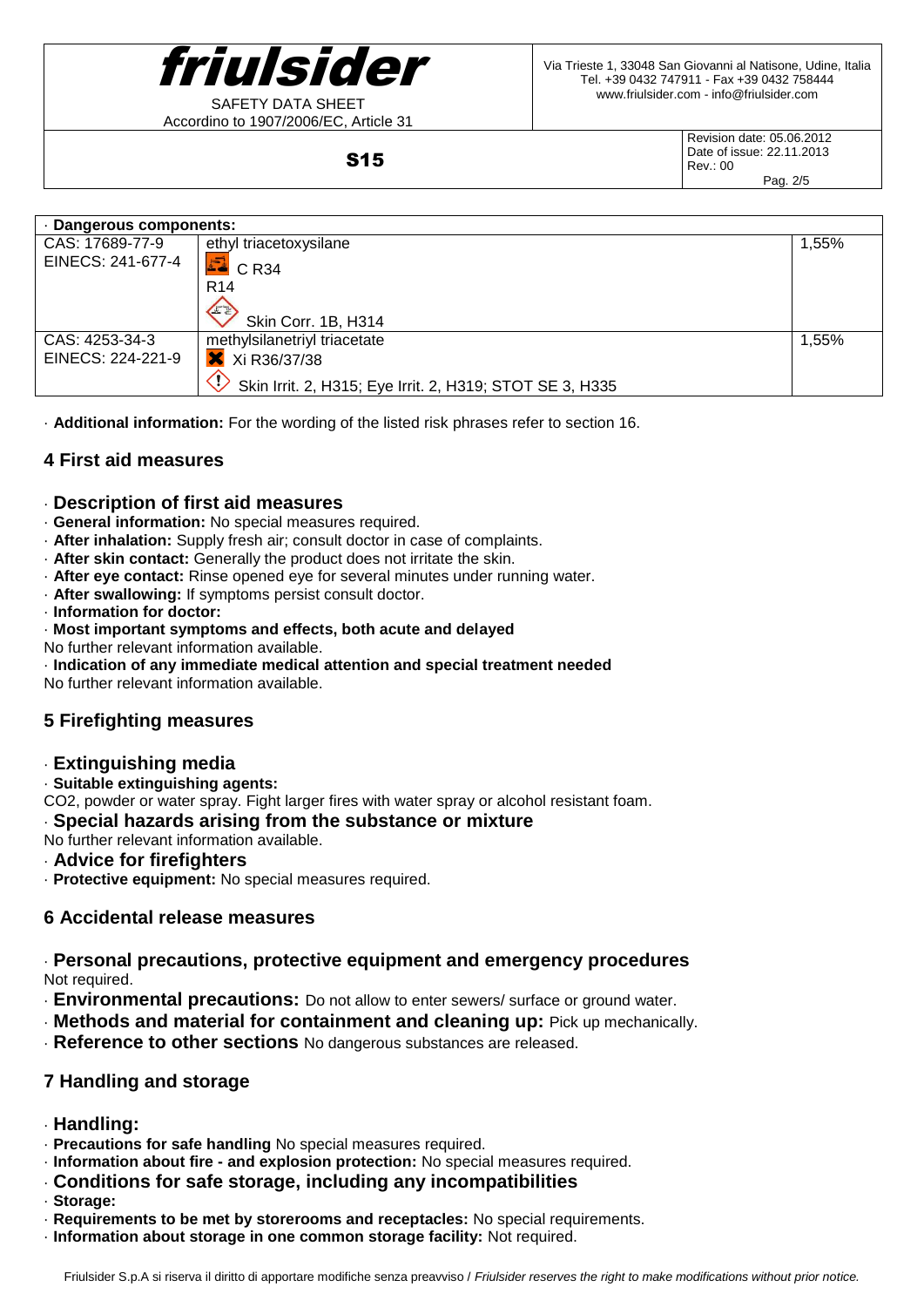

Accordino to 1907/2006/EC, Article 31

Revision date: 05.06.2012 Date of issue: 22.11.2013 Rev.: 00 Pag. 3/5

## S15

· **Further information about storage conditions:** None.

· **Specific end use(s)** No further relevant information available.

# **8 Exposure controls/personal protection**

# · **Additional information about design of technical facilities:**

No further data; see item 7.

### · **Control parameters**

#### · **Ingredients with limit values that require monitoring at the workplace:**

The product does not contain any relevant quantities of materials with critical values that have to be monitored at the workplace.

· **Additional information:** The lists valid during the making were used as basis.

#### · **Exposure controls**

· **Personal protective equipment:**

#### · **General protective and hygienic measures:**

The usual precautionary measures are to be adhered to when handling chemicals.

· **Respiratory protection:** Not required.

## · **Protection of hands:**

Protective gloves and protective skin cream

The glove material has to be impermeable and resistant to the product/ the substance/ the preparation.

Due to missing tests no recommendation to the glove material can be given for the product/ the preparation/ the chemical mixture.

Selection of the glove material on consideration of the penetration times, rates of diffusion and the degradation

# · **Material of gloves**

Natural rubber, NR

The selection of the suitable gloves does not only depend on the material, but also on further marks of quality and varies from manufacturer to manufacturer. As the product is a preparation of several substances, the resistance of the glove material can not be calculated in advance and has therefore to be checked prior to the application.

## · **Penetration time of glove material**

The exact break trough time has to be found out by the manufacturer of the protective gloves and has to be observed.

· **Eye protection:** Not required.

# **9 Physical and chemical properties**

## · **Information on basic physical and chemical properties**

#### · **General Information** · **Appearance:**

| - Appearance:                       |                                               |
|-------------------------------------|-----------------------------------------------|
| Form:                               | Pasty                                         |
| Colour:                             | According to product specification            |
| · Odour:                            | Characteristic                                |
| Change in condition                 |                                               |
| <b>Melting point/Melting range:</b> | Undetermined.                                 |
| <b>Boiling point/Boiling range:</b> | Undetermined.                                 |
| · Flash point:                      | Not applicable.                               |
| · Self-igniting:                    | Product is not selfigniting.                  |
| Danger of explosion:                | Product does not present an explosion hazard. |
| Density at 20°C:                    | 1.1 $q/cm^3$                                  |
| · Solubility in / Miscibility with  |                                               |
| water:                              | Insoluble.                                    |
| · Solvent content:                  |                                               |
| <b>Organic solvents:</b>            | $0.0\%$                                       |
| VOC (EC)                            | $0\%$                                         |

· **Other information** No further relevant information available.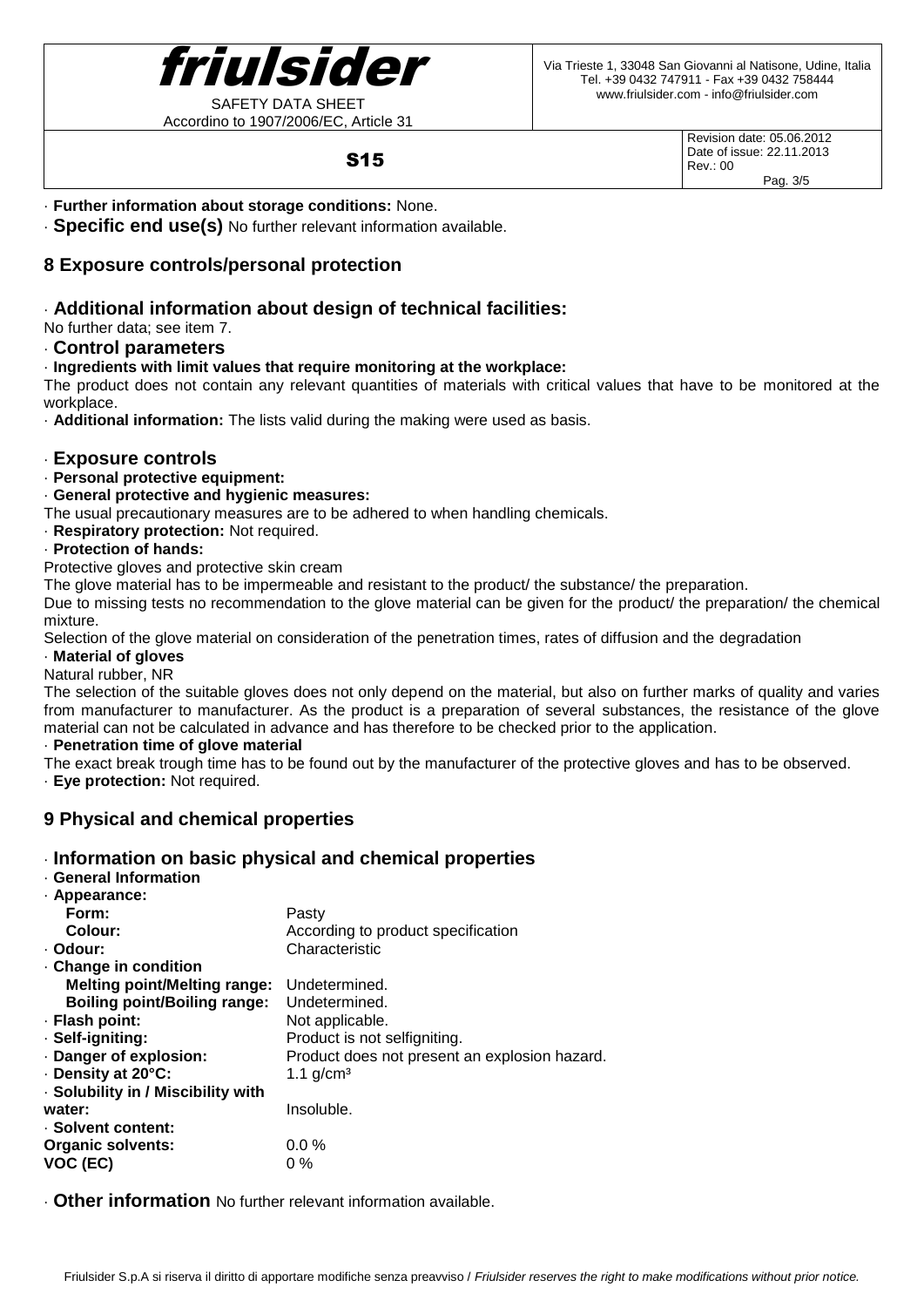

Accordino to 1907/2006/EC, Article 31

Via Trieste 1, 33048 San Giovanni al Natisone, Udine, Italia Tel. +39 0432 747911 - Fax +39 0432 758444 www.friulsider.com - info@friulsider.com

S15

Revision date: 05.06.2012 Date of issue: 22.11.2013 Rev.: 00 Pag. 4/5

# **10 Stability and reactivity**

- · **Reactivity**
- · **Chemical stability**

· **Thermal decomposition / conditions to be avoided:**

No decomposition if used according to specifications.

- · **Possibility of hazardous reactions** No dangerous reactions known.
- · **Conditions to avoid** No further relevant information available.
- · **Incompatible materials:** No further relevant information available.
- · **Hazardous decomposition products:** No dangerous decomposition products known.

# **11 Toxicological information**

# · **Information on toxicological effects**

- · **Acute toxicity:**
- · **Primary irritant effect:**
- · **on the skin:** No irritant effect.
- · **on the eye:** No irritating effect.
- · **Sensitization:** No sensitizing effects known.
- · **Additional toxicological information:**

The product is not subject to classification according to the calculation method of the General EU Classification Guidelines for Preparations as issued in the latest version.

When used and handled according to specifications, the product does not have any harmful effects to our experience and the information provided to us.

# **12 Ecological information**

- · **Toxicity**
- · **Aquatic toxicity:** No further relevant information available.
- **Persistence and degradability** No further relevant information available.
- · **Behaviour in environmental systems:**
- · **Bioaccumulative potential** No further relevant information available.
- · **Mobility in soil** No further relevant information available.
- · **Additional ecological information:**
- · **General notes:**

Water hazard class 1 (German Regulation) (Self-assessment): slightly hazardous for water

Do not allow undiluted product or large quantities of it to reach ground water, water course or sewage system.

# · **Results of PBT and vPvB assessment**

- · **PBT:** Not applicable.
- · **vPvB:** Not applicable.
- · **Other adverse effects** No further relevant information available.

# **13 Disposal considerations**

# · **Waste treatment methods**

## · **Recommendation**

Can be disposed of with household garbage after solidification following consultation with the waste disposal facility operator and the pertinent authorities and adhering to the necessary technical regulations. Smaller quantities can be disposed of with household waste.

# · **Uncleaned packaging:**

· **Recommendation:** Disposal must be made according to official regulations.